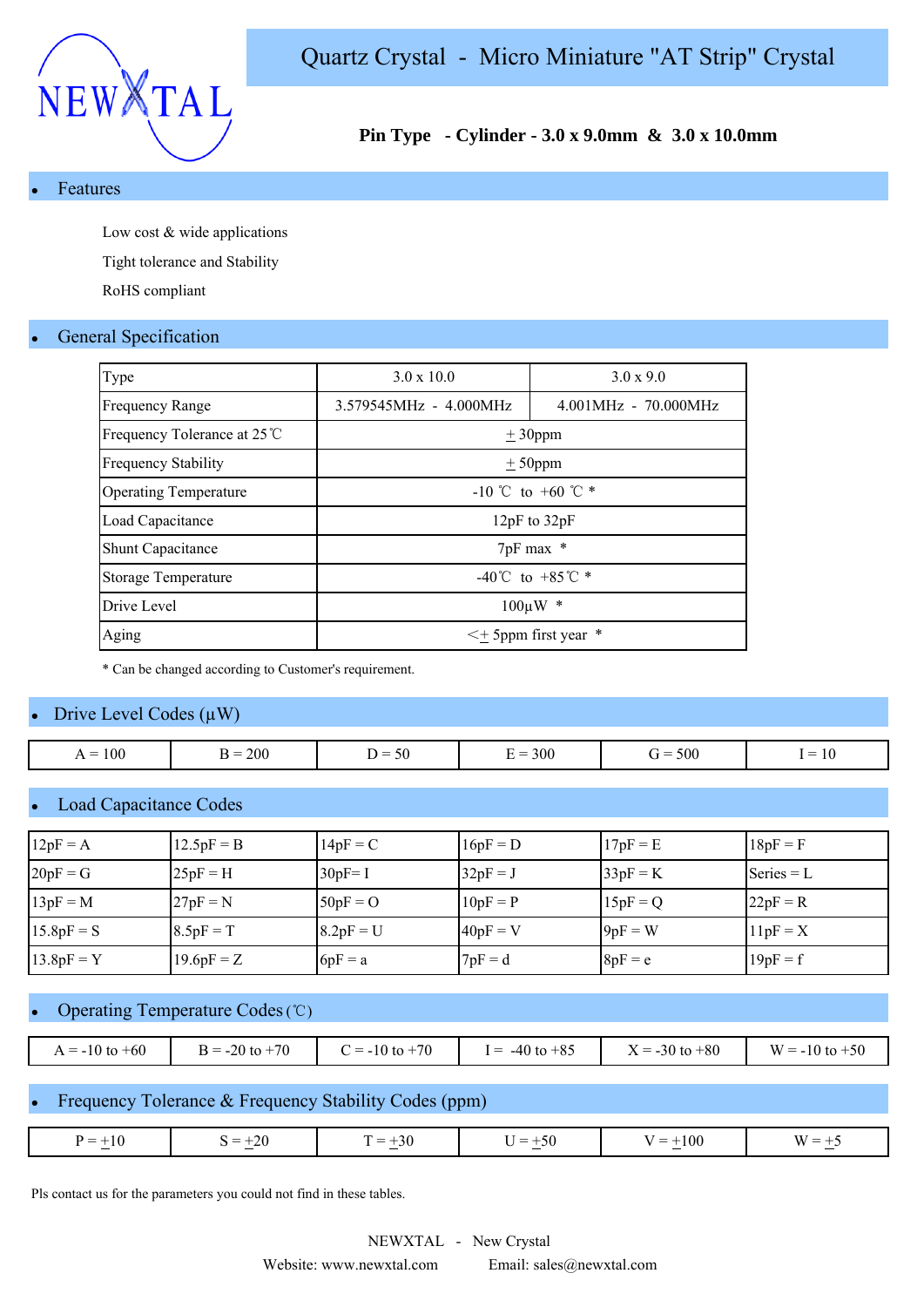# Quartz Crystal - Cylinder - 309 & 310

# Frequency Stability vs. Operating Temperature

|                                    | $\pm 10$ ppm | $\pm 20$ ppm               | $\pm 30$ ppm | $\pm 50$ ppm | $\pm 100$ ppm |
|------------------------------------|--------------|----------------------------|--------------|--------------|---------------|
| $-10^{\circ}$ C - +60 $^{\circ}$ C | ⊙            | ∩                          |              | ∙            | $(\cdot)$     |
| $-10^{\circ}$ C - $+70^{\circ}$ C  |              | $(\,\boldsymbol{\cdot}\,)$ |              | ∙            | $(\cdot)$     |
| $-20^{\circ}$ C - $+70^{\circ}$ C  |              | $(\boldsymbol{\cdot})$     |              |              | $(\cdot)$     |
| $-40^{\circ}$ C - $+85^{\circ}$ C  |              |                            | $(\bullet)$  |              | $(\cdot)$     |

⊙ Available ● Standard

## ESR (Series Resistance Rs) vs Standard Frequency, Vibration Mode & Codes

| Frequency Range    | <b>ESR Max</b> | Code     | Vibration Mode | Code |
|--------------------|----------------|----------|----------------|------|
| (MHz)              | $(\Omega)$     |          |                |      |
| $3.579545 - 4.000$ | 200            | b        | AT Fund        | A    |
| $4.001 - 5.000$    | 150            | $\theta$ | AT Fund        | A    |
| $5.001 - 6.000$    | 120            | b        | AT Fund        | A    |
| $6.001 - 8.000$    | 100            | $\theta$ | AT Fund        | A    |
| $8.001 - 10.000$   | 80             | 2        | AT Fund        | A    |
| $10.001 - 27.000$  | 50             | 2        | AT Fund        | A    |
| 27.001 - 36.000    | 100            | b        | 3rd OT         | a3   |
| $36.001 - 70.000$  | 80             | 0        | 3rd OT         | a3   |

# Marking

Frequency

## Ordering Information

| Drive Level | Load<br>Capacitance | Operating<br>Temperature | Frequency<br>Tolerance | Frequency<br>Stability | <b>ESR</b> | Type    | Vibration<br>Mode                 | Frequency  | Lead-free | Packing |
|-------------|---------------------|--------------------------|------------------------|------------------------|------------|---------|-----------------------------------|------------|-----------|---------|
| $(\mu W)$   | (pF)                | $(\degree C)$            | (ppm)                  | (ppm)                  | $(\Omega)$ |         |                                   | (MHz)      |           |         |
| See Tables  |                     |                          |                        | $K = 309$<br>$V = 310$ | See Table  | xx.xxxM | LF=leadfree<br>Blank=with<br>lead | Blank=bulk |           |         |
| 100         | 20                  | $-10$ to $+60$           | $\pm 30$               | ±50                    | 50         |         | AT Fund                           |            |           |         |
| Α           | G                   | А                        | т                      | U                      | 2          |         | А                                 |            | LF        |         |

**For Example: AGATU2KA-10.000MLF**